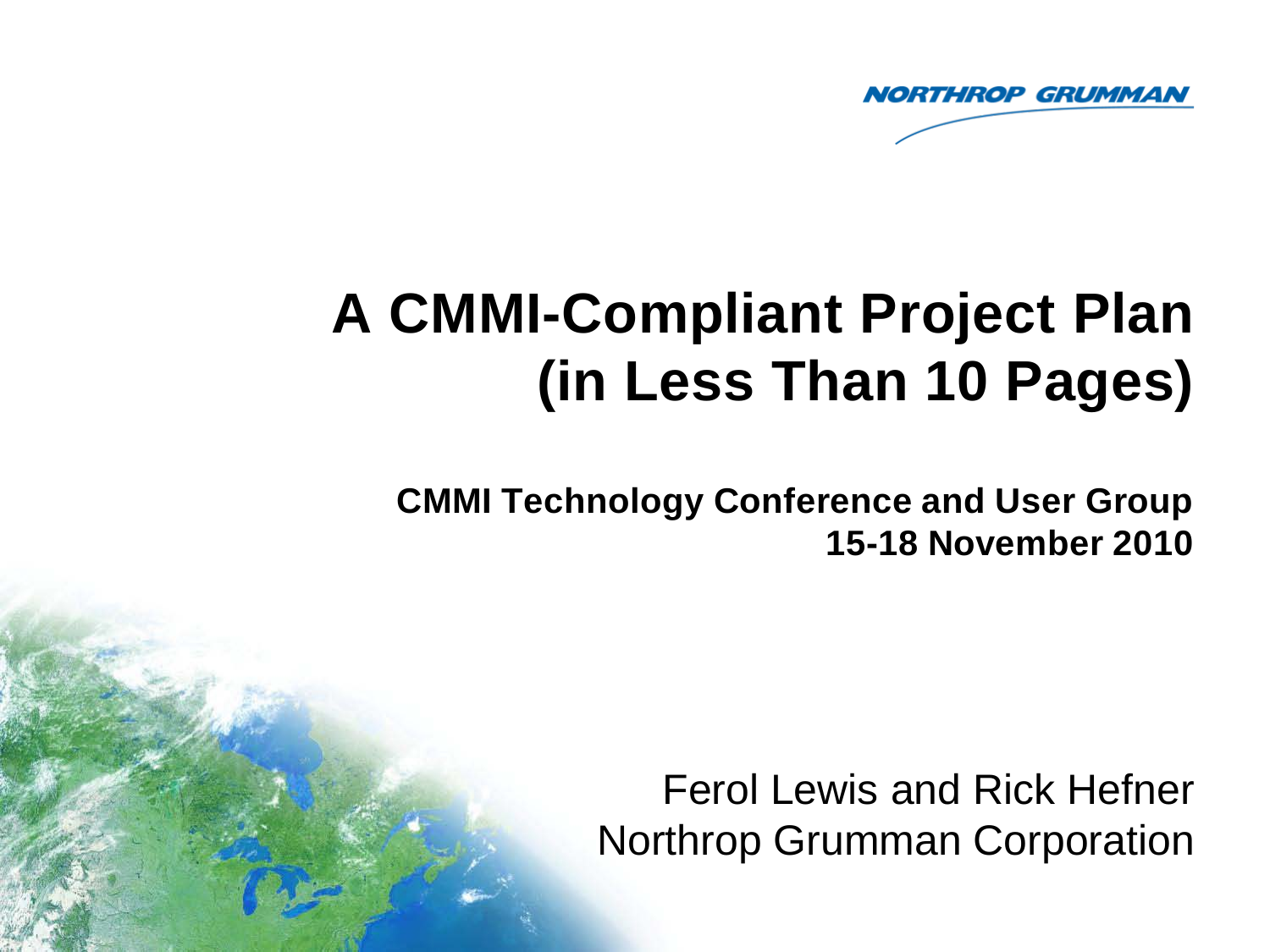



- Most CMMI adopters continue to write plans the traditional way -- hundreds of pages long, filled mostly with boilerplate
- This approach is not consistent with the CMMI model, and makes the plans difficult (and time-consuming) to create, use, and maintain
- This presentation will describe a simple, easy to use method for creating a short (less than 10 pages), CMMIcompliant project plan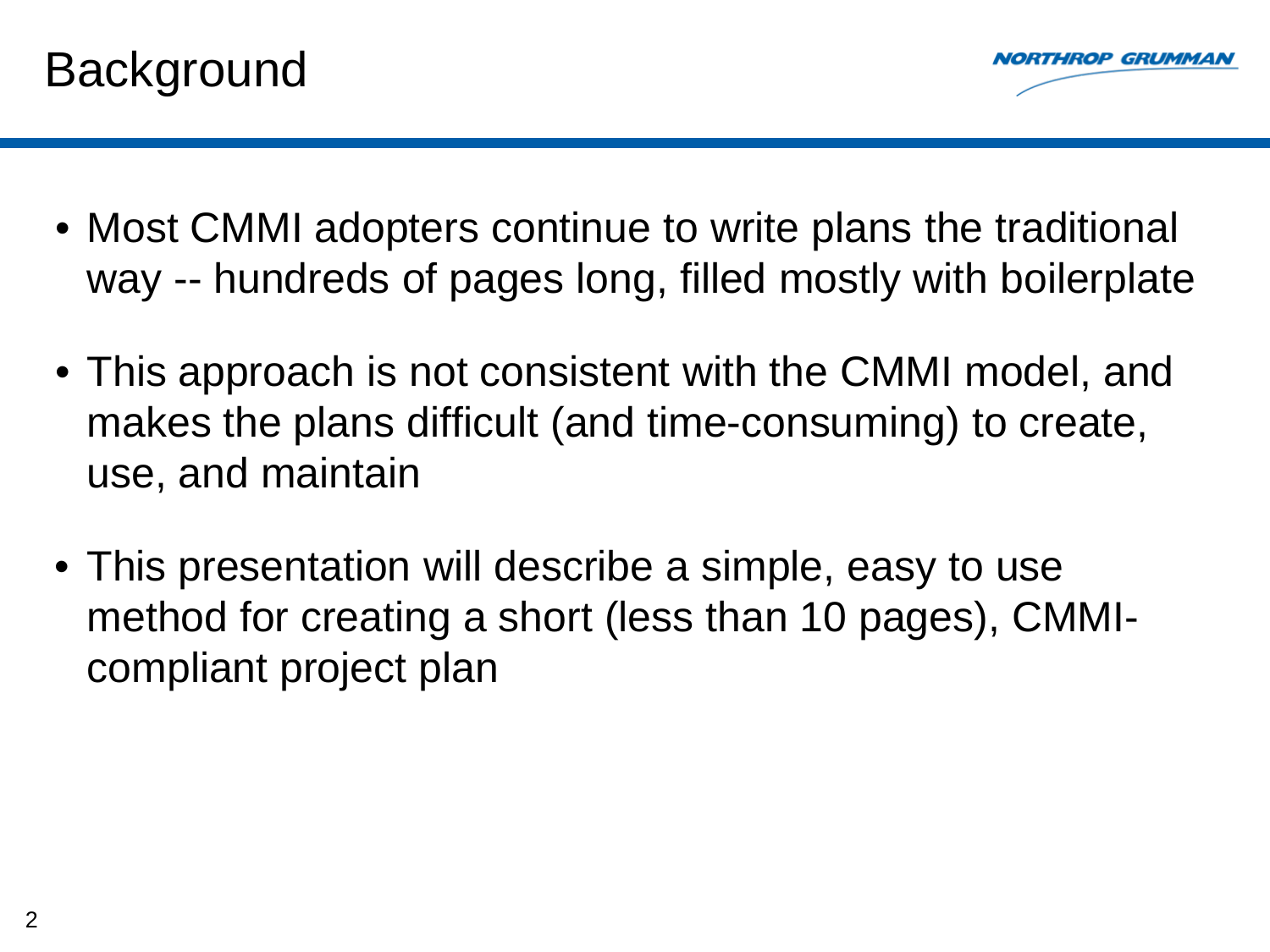



- CMMI planning practices (PP, IPM, GP 2.2)
- Policy, plans, process descriptions, procedures what's the difference?
- A 10-page (or less) planning template
- Lessons learned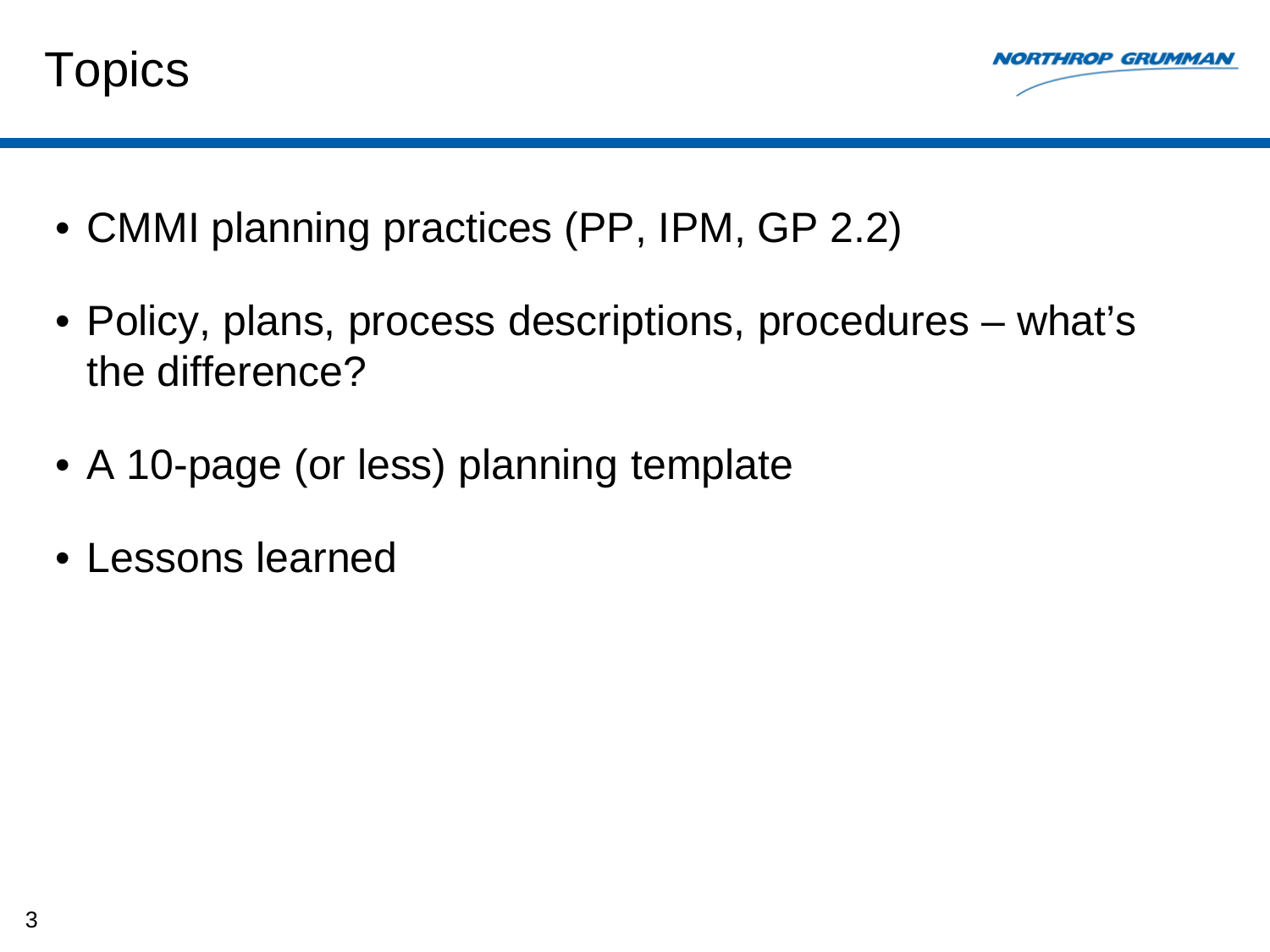4

**HROP GRUMMAN** 

• Planning is mentioned both as a process area and as a generic practice in all process areas

|         |                                            | Management<br>Requirements | Project Planning | Project Monitoring and Control | Supplier Agreement Management | Measurement and Analysis | Assurance<br>Process and Product Quality | Configuration Management | Requirements Development | Technical Solution | Product Integration | Verification | Validation | Organization Process Focus | Organization process definition | Organizational Training | Integrated Project Management | Risk Management | and Resolution<br>Decision Analysis | Organizational Process Performance | Quantitative Project Management | Organizational Innovation and Deployment | and Resolution<br>Causal Analysis |
|---------|--------------------------------------------|----------------------------|------------------|--------------------------------|-------------------------------|--------------------------|------------------------------------------|--------------------------|--------------------------|--------------------|---------------------|--------------|------------|----------------------------|---------------------------------|-------------------------|-------------------------------|-----------------|-------------------------------------|------------------------------------|---------------------------------|------------------------------------------|-----------------------------------|
| GP 2.1  | Establish an Organizational Policy         |                            |                  |                                |                               |                          |                                          |                          |                          |                    |                     |              |            |                            |                                 |                         |                               |                 |                                     |                                    |                                 |                                          |                                   |
| GP 2.2  | <b>Plan the Process</b>                    |                            |                  |                                |                               |                          |                                          |                          |                          |                    |                     |              |            |                            |                                 |                         |                               |                 |                                     |                                    |                                 |                                          |                                   |
| GP 2.3  | <b>Provide Resources</b>                   |                            |                  |                                |                               |                          |                                          |                          |                          |                    |                     |              |            |                            |                                 |                         |                               |                 |                                     |                                    |                                 |                                          |                                   |
| GP 2.4  | Assign Responsibility                      |                            |                  |                                |                               |                          |                                          |                          |                          |                    |                     |              |            |                            |                                 |                         |                               |                 |                                     |                                    |                                 |                                          |                                   |
| GP 2.5  | <b>Train People</b>                        |                            |                  |                                |                               |                          |                                          |                          |                          |                    |                     |              |            |                            |                                 |                         |                               |                 |                                     |                                    |                                 |                                          |                                   |
| GP 2.6  | <b>Manage Configurations</b>               |                            |                  |                                |                               |                          |                                          |                          |                          |                    |                     |              |            |                            |                                 |                         |                               |                 |                                     |                                    |                                 |                                          |                                   |
| GP 2.7  | Identify and Involve Relevant Stakeholders |                            |                  |                                |                               |                          |                                          |                          |                          |                    |                     |              |            |                            |                                 |                         |                               |                 |                                     |                                    |                                 |                                          |                                   |
| GP 2.8  | Monitor and Control the Process            |                            |                  |                                |                               |                          |                                          |                          |                          |                    |                     |              |            |                            |                                 |                         |                               |                 |                                     |                                    |                                 |                                          |                                   |
| GP 2.9  | Objectively Evaluate Adherence             |                            |                  |                                |                               |                          |                                          |                          |                          |                    |                     |              |            |                            |                                 |                         |                               |                 |                                     |                                    |                                 |                                          |                                   |
| GP 2.10 | Review Status with Higher-Level Management |                            |                  |                                |                               |                          |                                          |                          |                          |                    |                     |              |            |                            |                                 |                         |                               |                 |                                     |                                    |                                 |                                          |                                   |
| GP 3.1  | <b>Establish a Defined Process</b>         |                            |                  |                                |                               |                          |                                          |                          |                          |                    |                     |              |            |                            |                                 |                         |                               |                 |                                     |                                    |                                 |                                          |                                   |
| GP 3.2  | Collect Improvement Information            |                            |                  |                                |                               |                          |                                          |                          |                          |                    |                     |              |            |                            |                                 |                         |                               |                 |                                     |                                    |                                 |                                          |                                   |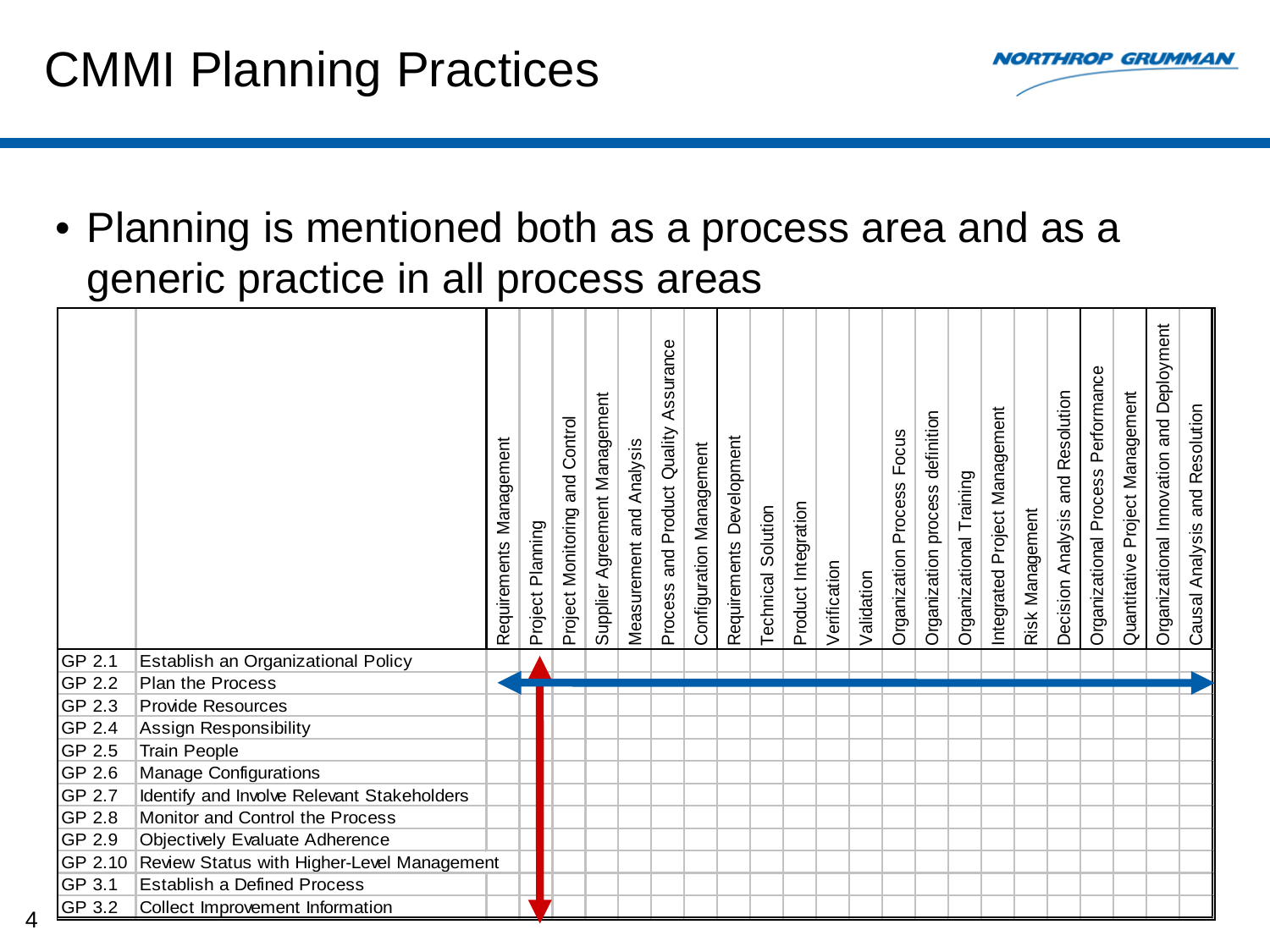

#### **GP 2.2 Plan the Process**

*Establish and maintain the plan for performing the process.*

The plan for performing the process typically includes the following:

- Process description **GP 3.1**
- Standards and requirements for the work products and services of the process
- Specific objectives for the performance of the process (e.g., quality, time scale, cycle time, and resource usage)
- Dependencies among the activities, work products, and services of the process
- Resources (including funding, people, and tools) needed to perform the process **GP 2.3**
- **Assignment of responsibility and authority** GP 2.4
- Training needed for performing and supporting the process
- Work products to be controlled and the level of control to be applied
- Measurement requirements to provide insight into the performance of the process, its work products, and its services
- Involvement of identified stakeholders
- Activities for monitoring and controlling the process
- Objective evaluation activities of the process
- Management review activities for the process and the work products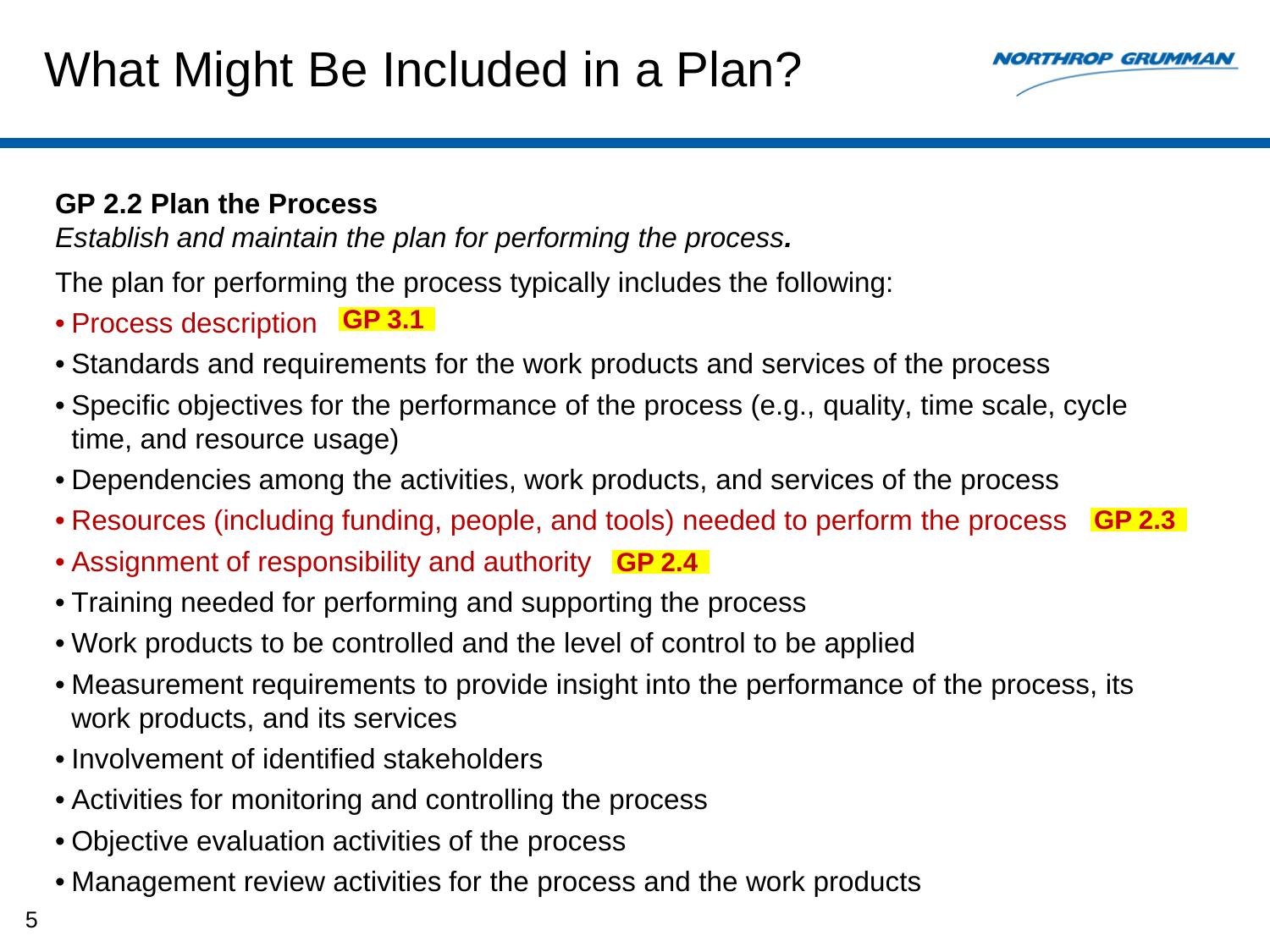## CMMI Planning Process Areas



#### **Project Planning**

- SG 1 Establish Estimates
- SP 1.1 Estimate the Scope of the Project
- SP 1.2 Establish Estimates of Work Product and Task Attributes
- SP 1.3 Define Project Lifecycle
- SP 1.4 Determine Estimates of Effort and Cost

#### SG 2 Develop a Project Plan

- SP 2.1 Establish the Budget and Schedule
- SP 2.2 Identify Project Risks
- SP 2.3 Plan for Data Management
- SP 2.4 Plan for Project Resources
- SP 2.5 Plan for Needed Knowledge and Skills
- SP 2.6 Plan Stakeholder Involvement
- SP 2.7 Establish the Project Plan
- SG 3 Obtain Commitment to the Plan
- SP 3.1 Review Plans that Affect the Project
- SP 3.2 Reconcile Work and Resource Levels
- SP 3.3 Obtain Plan Commitment

6

#### **Integrated Project Management**

- SG 1 Use the Project's Defined Process
- SP 1.1 Establish the Project's Defined Process
- SP 1.2 Use Organizational Process Assets for Planning Project Activities
- SP 1.3 Establish the Project's Work Environment
- SP 1.4 Integrate Plans
- SP 1.5 Manage the Project Using the Integrated Plans
- SP 1.6 Contribute to the Organizational Process Assets
- SG 2 Coordinate and Collaborate with Relevant Stakeholders
- SP 2.1 Manage Stakeholder Involvement
- SP 2.2 Manage Dependencies
- SP 2.3 Resolve Coordination Issues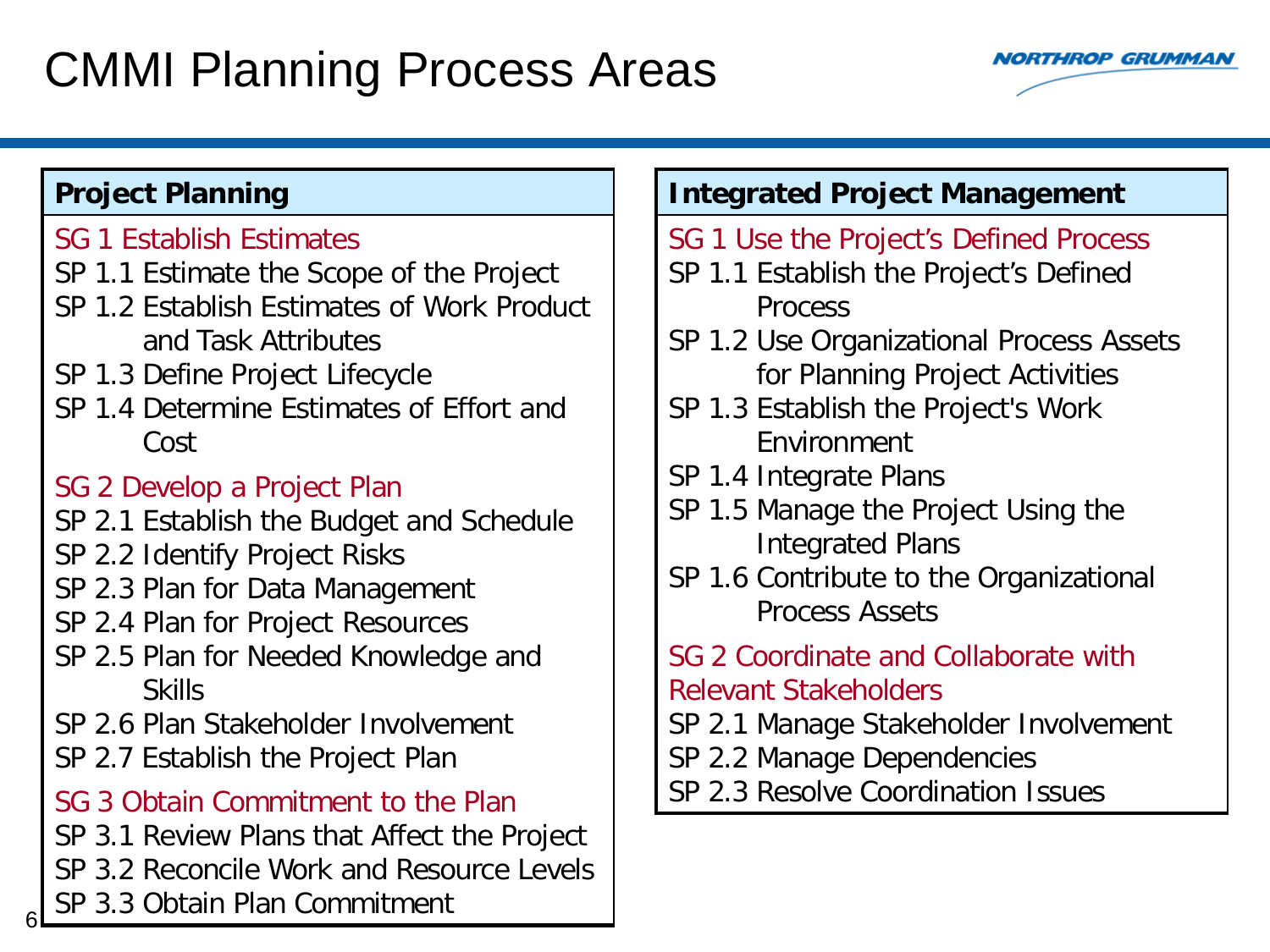## Other CMMI Planning Implications



- Words like "designated", "identify", "select" in other practices imply a choice to be made in planning
- GP 2.6 *Place designated work products of the process under appropriate levels of control.*
- GP 2.7 *Identify and involve the relevant stakeholders of the process as planned.*
- PPQA SP 1.1 *Objectively evaluate the designated performed processes against the applicable process descriptions, standards, and procedures.*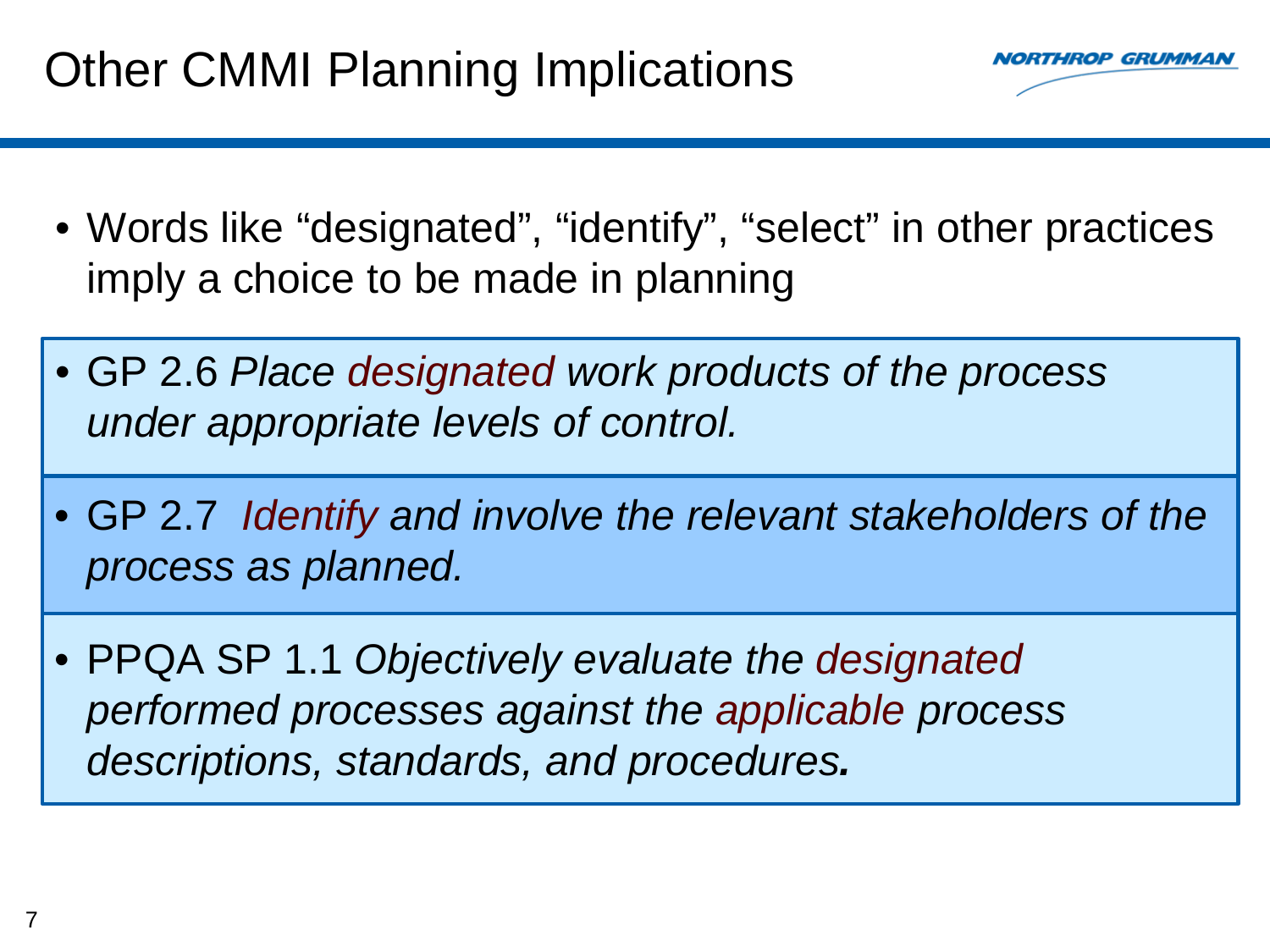### How do Plans and Process Descriptions Differ?



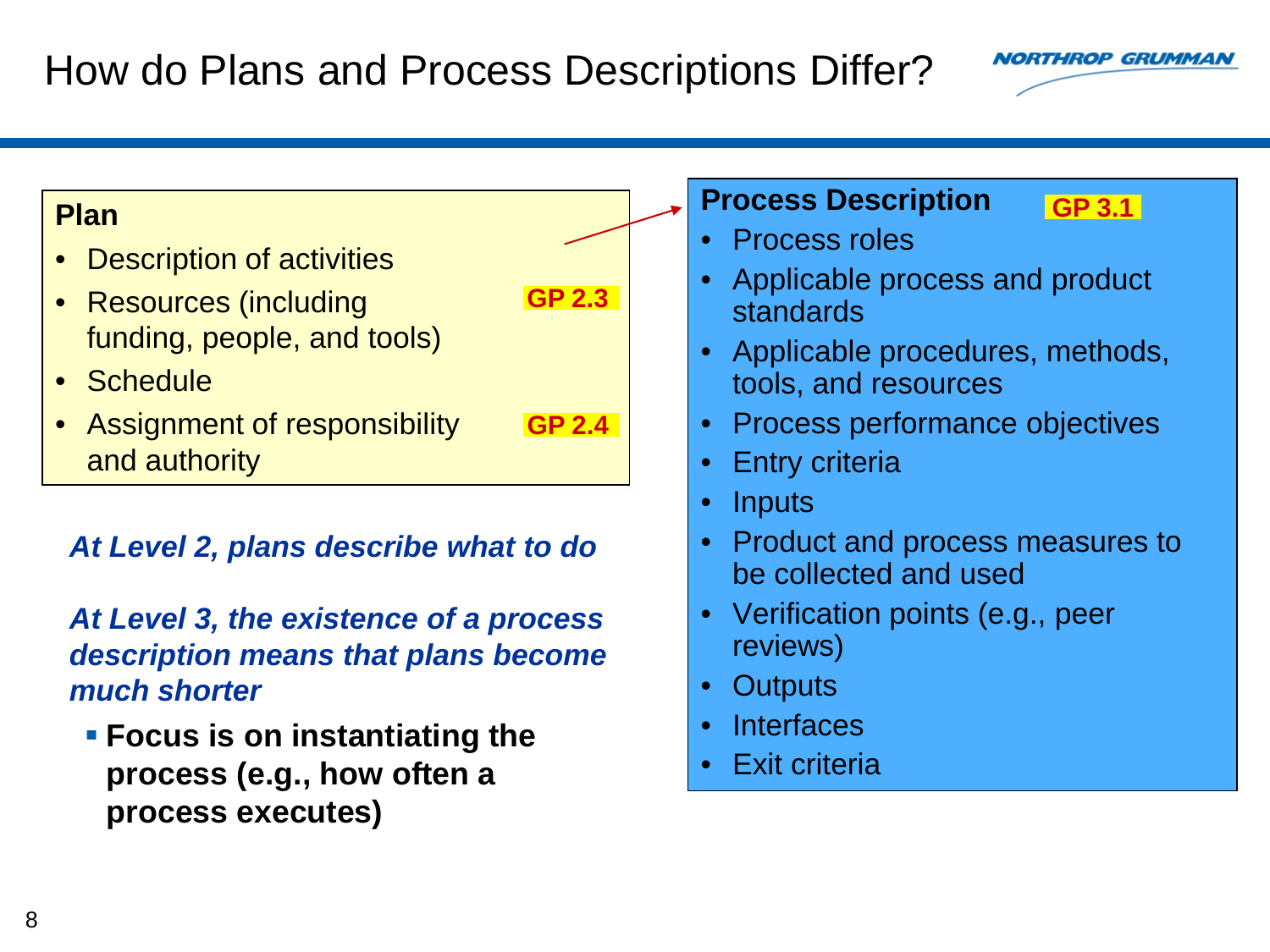## A Top-Level Comparison



| <b>Policy</b>  | High-level "what" to do<br>(organizational guidance)                      |
|----------------|---------------------------------------------------------------------------|
| <b>Process</b> | High-level "how" to do<br>(organizational standard, tailored by projects) |
|                | Procedure Low-level "how" to do<br>(details needed to follow a strategy)  |
| Plan           | Instantiation of the process<br>(how often, when, etc.)                   |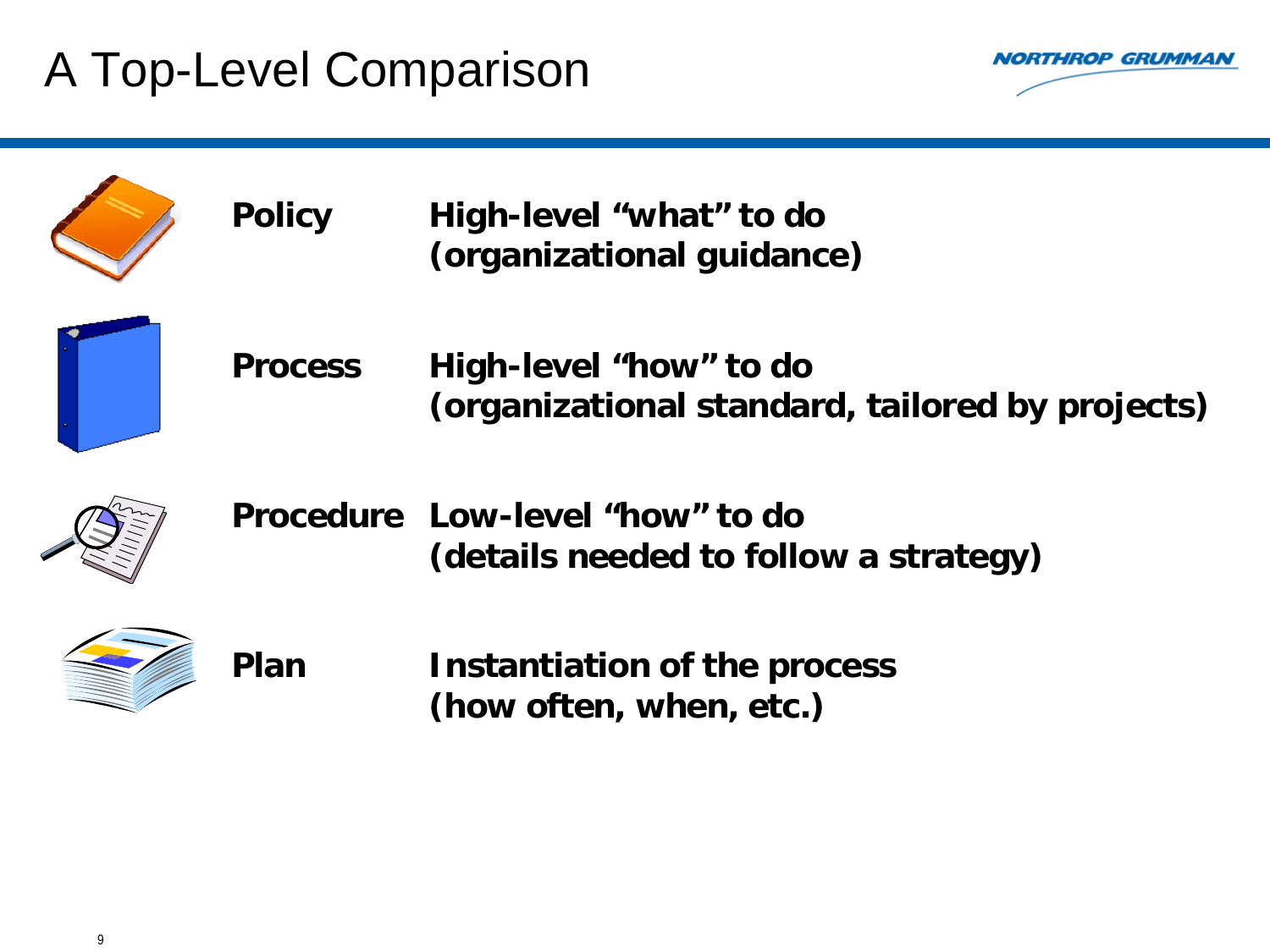### Documenting Choices in Plans



- Policies identify what must happen
- Process descriptions and procedures describe the steps to be performed
- Plans describe how the process is instantiated

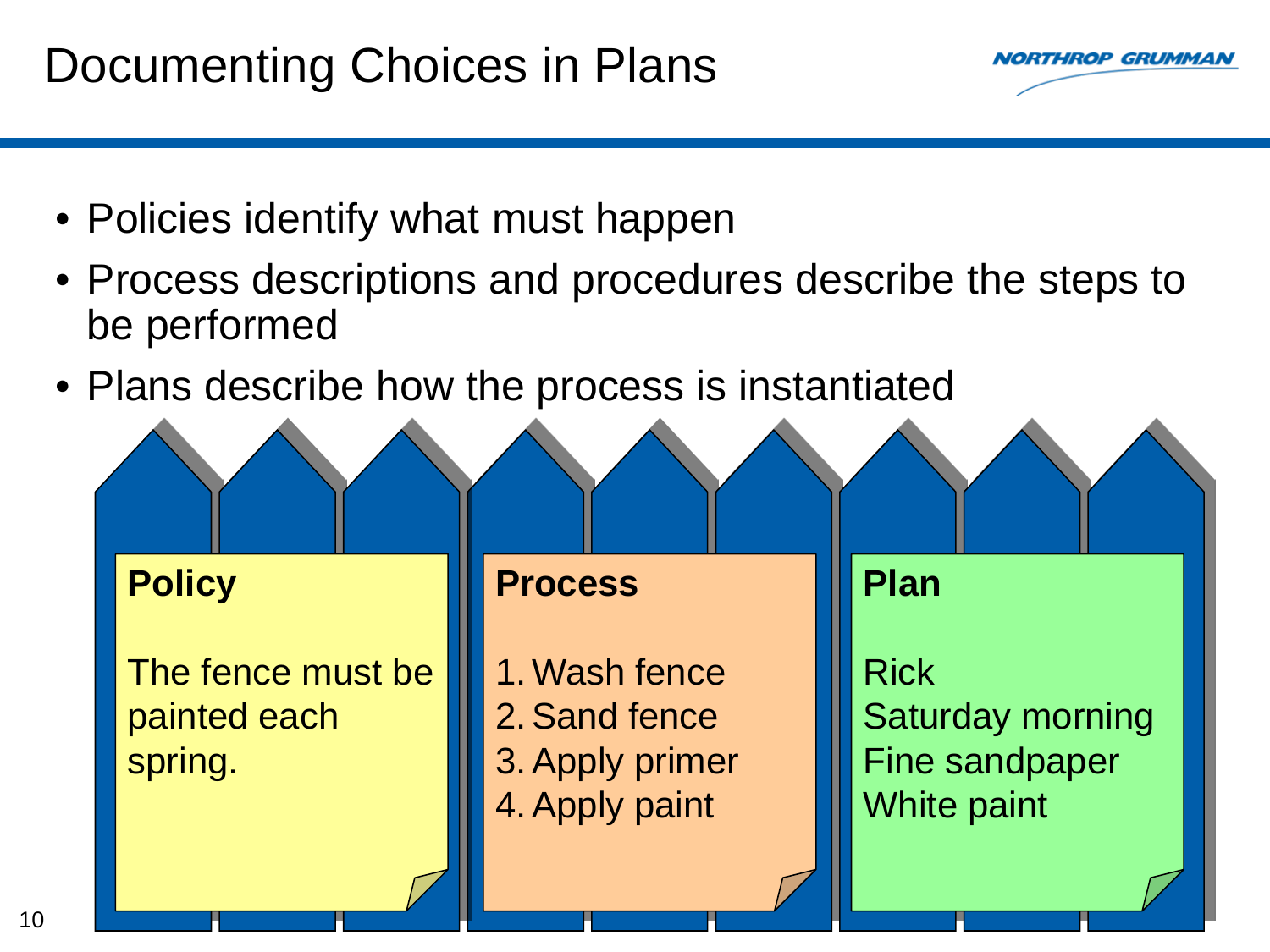



- For Level 3 and higher organizations, the existence of a process description means the typical "boilerplate" process descriptions included in a plan (e.g., DOD-STD-2167A) can be eliminated
- Plans simply describe the instantiation of the process – Who, how often, what resources
- Plans capture the decisions about how to best fit the process to the task at hand
	- By creating a short, table-based template, the decisions are highlighted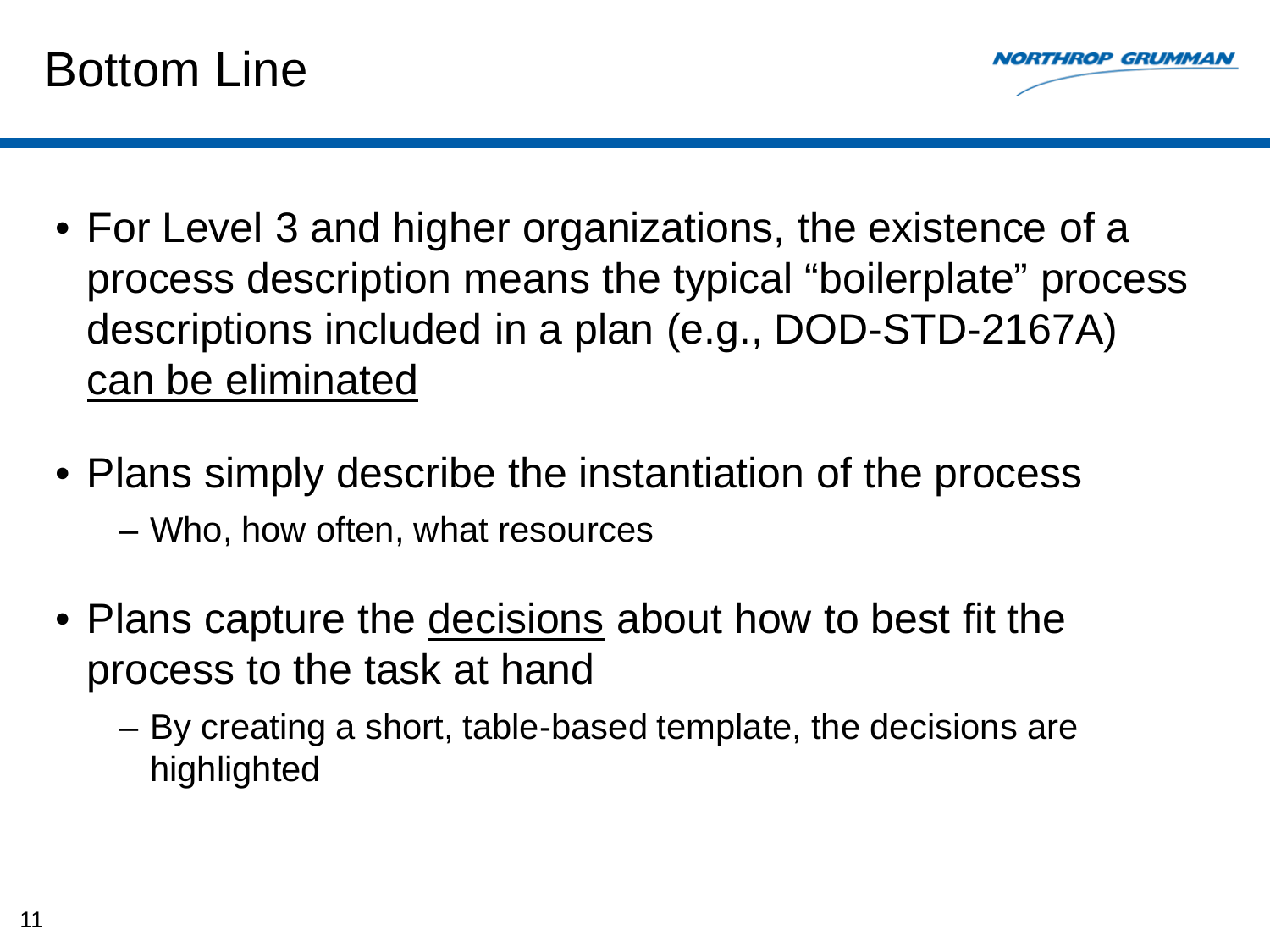

The work products to be controlled for each project process, their level of control, and the control authority authorized to make changes to the work product are defined in Table 2.10. The levels of control are defined in Table 2.11

| $\ddot{\ddagger}$ | Table 2.10. Work Frounces, Documents, and Necorus |                                             |                         |                  |  |  |  |  |  |  |  |
|-------------------|---------------------------------------------------|---------------------------------------------|-------------------------|------------------|--|--|--|--|--|--|--|
|                   | <b>PROJECT PROCESS</b>                            | <b>WORK PRODUCT</b>                         | <b>LEVEL OF CONTROL</b> | <b>AUTHORITY</b> |  |  |  |  |  |  |  |
|                   | Project Planning                                  | Project Management Plan                     | Project                 | Project Manager  |  |  |  |  |  |  |  |
|                   |                                                   | Engineering Change Proposals<br>(CDRL A017) | Project                 | Project Manager  |  |  |  |  |  |  |  |
|                   | Project Monitor and Control                       | Work Breakdown Structure                    | Project                 | Project Manager  |  |  |  |  |  |  |  |
|                   |                                                   | Technology Control Plan (CDRL)<br>A001)     | Project                 | Project Manager  |  |  |  |  |  |  |  |
|                   |                                                   | Contract/Funds Status Report<br>(CDRL A003) | Project                 | Project Manager  |  |  |  |  |  |  |  |
|                   |                                                   | Cost-Schedule Status Report<br>(CDRL A004)  | Project                 | Project Manager  |  |  |  |  |  |  |  |

#### Table 2.10. Work Products, Documents, and Records

- All CMMI-required decisions are captured in the template
- The template can include either blanks to fill in, "typical" values to be reviewed/modified as needed, or mandatory values set by the organization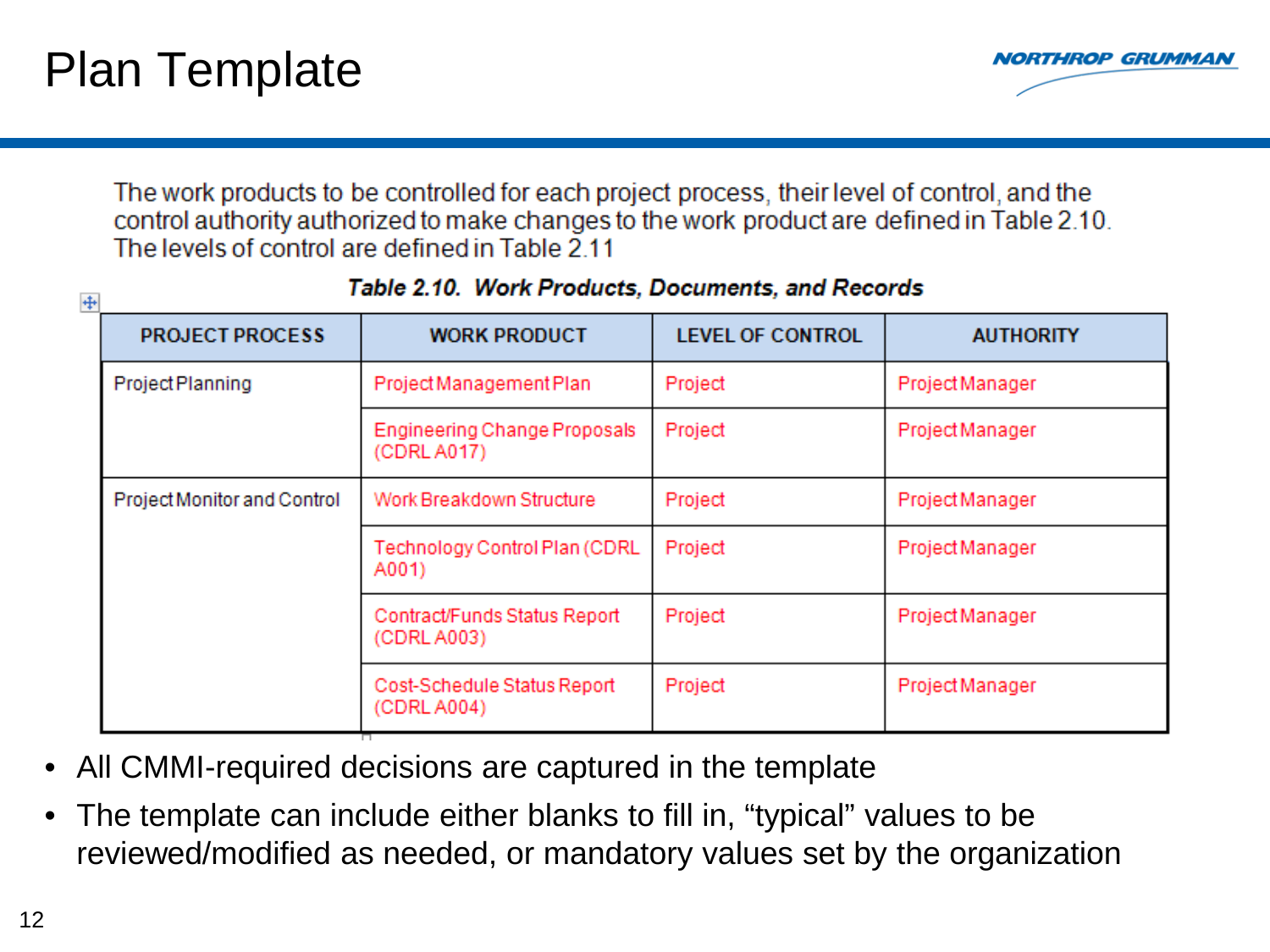



ROP GRUMMA

- The table approach encourages Project Managers to be more conscientious in their process decisions
- Short plans make them easy to use no more shelfware